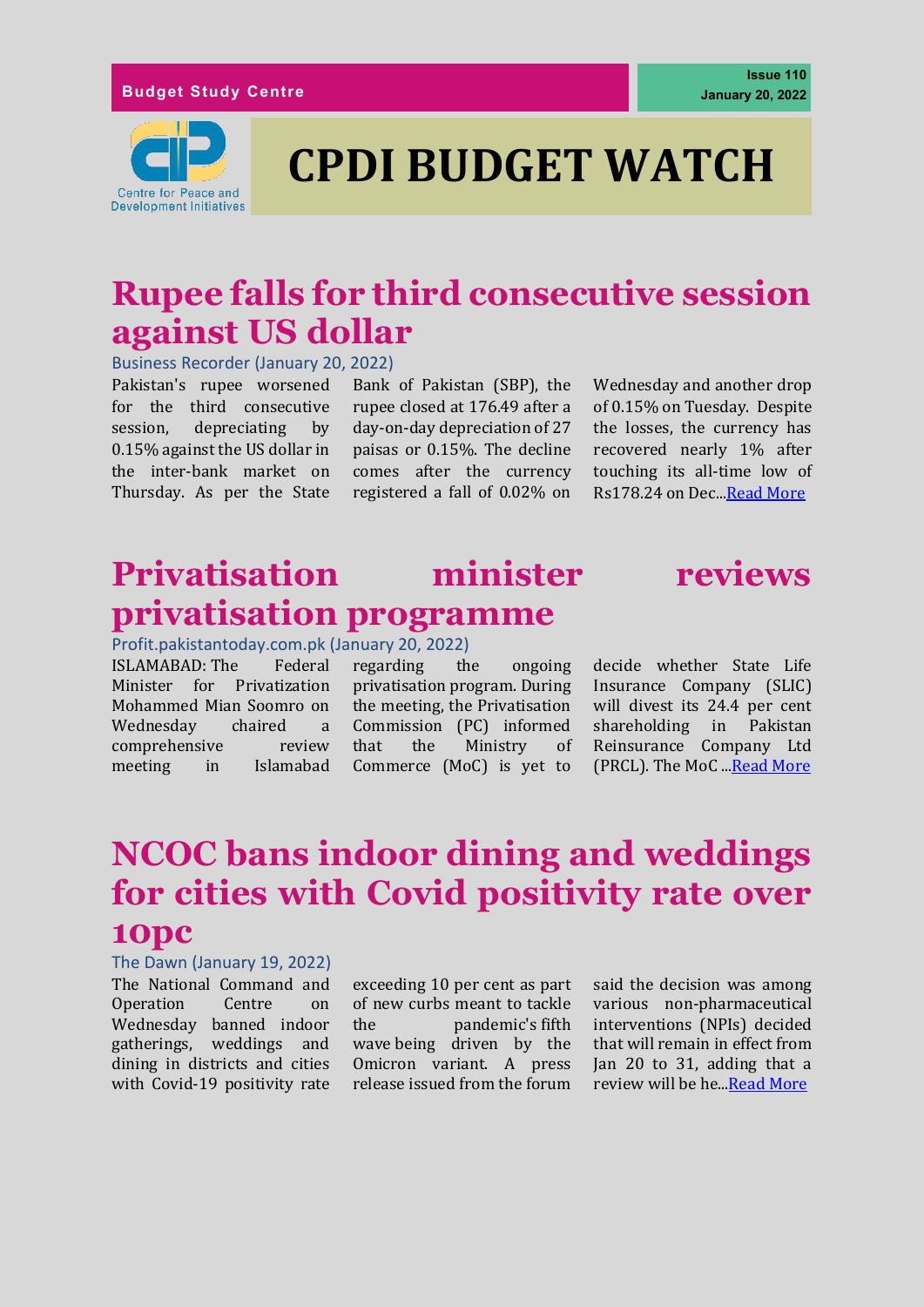# **Head-hunting drive for DG PSQCA hits dead end**

### Profit.pakistantoday.com.pk (January 19, 2022)

ISLAMABAD: The headhunting campaign of the Ministry of Science and Technology has hit a dead end as despite interviewing around two dozen candidates,

the interview panel has failed to find a suitable person to be appointed as Director General (DG) of Pakistan Standard Quality Control Authority (PSQCA). It merits mention

that the DG of PSQA is a MP-I scale post. According to insiders, the ministry has interviewed initially 15 candidates, shortlisted by a scrutiny commit…[Read More](https://profit.pakistantoday.com.pk/2022/01/19/head-hunting-drive-for-dg-psqca-hits-dead-end/)

# **Taliban give nod to Pakistan-Afghanistan rail link**

#### Tribune.com.pk (January 18, 2022)

The Taliban-led government on Tuesday gave its approval for a railway link between Afghanistan and Pakistan, greenlighting rail links between the cities of

Peshawar and Kabul and Peshawar and Jalalabad. Approval for a rail link with Uzbekistan was also given. The cabinet of the new government, during the meeting, also approved a rail link between Jalalabad and the capital Kabul. The cabinet meeting was presided by Afghan Prime Minister Mullah Muhammad Hass.[..Read More](https://tribune.com.pk/story/2339289/taliban-give-nod-to-pakistan-afghanistan-rail-link)

### **Foreign funding case: ECP rejects PTI's request to keep parts of scrutiny committee report confidential**

The News (January 18, 2022) The Election Commission of Pakistan on Tuesday rejected a request by the PTI to keep certain portions of a report by a scrutiny committee of the ECP confidential. The scrutiny

committee was formed in 2019 to audit foreign funding received by the PTI. The case began in 2014 when the party's founding member, Akbar S Babar, filed it. A

written order was issued by the ECP after Babar complained that certain portions of the report had not been provided to him. "No document of the …[Read More](https://www.thenews.com.pk/latest/926251-foreign-funding-case-ecp-rejects-ptis-request-to-keep-parts-of-scrutiny-committee-report-confidential)

### **'Non-traditional exports grew 60% in 4 months'**

### Tribune.com.pk (January 17, 2022)

ISLAMABAD: Adviser to the Prime Minister on Commerce and Investment Abdul Razak Dawood on Sunday said the government has fully implemented the Trade

Diversification Policy and is currently seeing an increase in Pakistan's product and geographical exports in the global market. "So far, country's exports of nontraditional products, including information technology, have grown by 60 percent in the last four months." The main objective of the government.[.Read More](https://tribune.com.pk/story/2339073/non-traditional-exports-grew-60-in-4-months)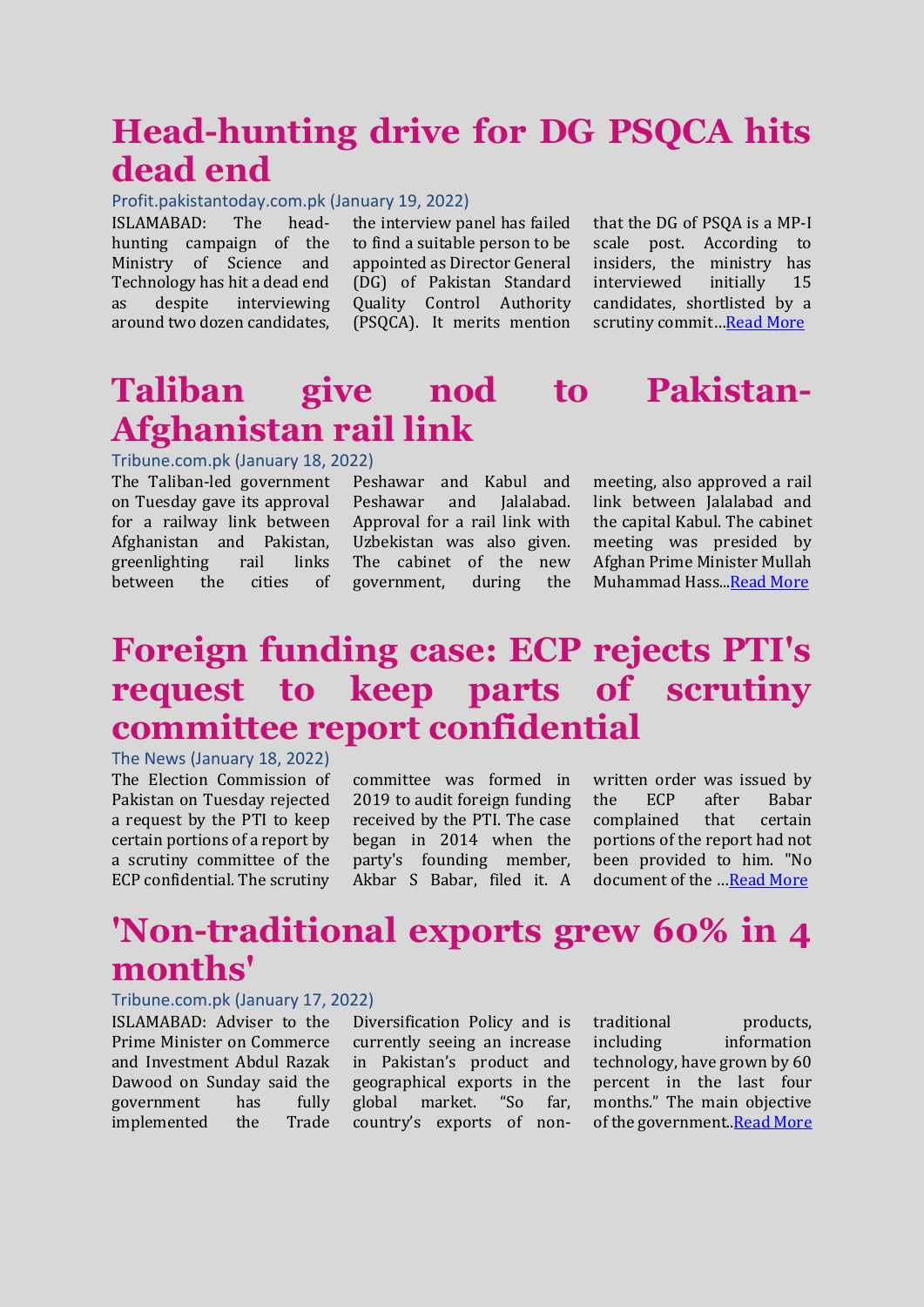### **Textile exports increase by 26.05pc to \$9.381bn in H1FY22**

Profit.pakistantoday.com.pk (January 17, 2022)

ISLAMABAD: The exports of textile commodities surged by 26.05 percent during the first half of the current fiscal year (2021-22) as compared to the corresponding period of last year, Pakistan Bureau of Statistics (PBS) reported. The textile exports were recorded at \$9381.300 million in July-December (2021-22) against the exports of \$7442.415

million in July- December (2020-21), showing growth of 26.05 percent, according latest PBS data. The textile commodities that contributed in trade growth in..[.Read More](https://profit.pakistantoday.com.pk/2022/01/17/textile-exports-increase-by-26-05pc-to-9-381bn-in-h1fy22/)

# **Global crude oil prices rise up to 5.27pc for fourth week**

### Profit.pakistantoday.com.pk (January 16, 2022)

ISLAMABAD: Global crude oil prices rose up to 5.27 percent for the fourth straight week, climbing to a nine-week high. The global oil prices were lifted by tight supply, easing

concerns over the spread of the Omicron coronavirus variant, and a weaker US dollar. In the previous three weeks, the global crude oil prices surged up to 8.85

percent, 2.15 percent and 4.13 percent. respectively. According to details, the US West Texas Intermediate (WTI) reached \$83.82 from \$78.90, up by 4.97. Read More

# **NSA Moeed Yusuf to discuss Pakistan's aid for Afghanistan in Kabul visit on Jan 18-19**

### The Dawn (January 16, 2022)

A high-level inter-ministerial delegation led by National Security Adviser (NSA) Moeed Yusuf would be visiting Afghanistan on January 18-19 for talks on bilateral matters,

focusing on Pakistan's efforts to avert a humanitarian crisis in the neighbouring country, officials said on Sunday.Yusuf is steering the Afghanistan Inter-Ministerial

Coordination Cell (AICC) to channel Pakistan's humanitarian and economic assistance to Afghanistan in a manner that helps the Afghan interim authority.... Read More

### **Pakistan offers permanent residency to foreign investors**

#### Business Recorder (January 15, 2022)

Pakistan has announced a permanent residency scheme for foreign nationals willing to invest in the country, a development shared by Federal Minister for

Information and Broadcasting Fawad Chaudhry via Twitter on Saturday. "In line with the new National Security Policy, through which Pakistan declared geo-economics as core of its national security doctrine, the government has decided to allow permanent residency scheme for foreign nationals," the tweet said. "The new policy .... [Read More](https://profit.pakistantoday.com.pk/2022/01/14/remittances-grow-by-11-3pc-to-15-8bn-in-h1fy22/)"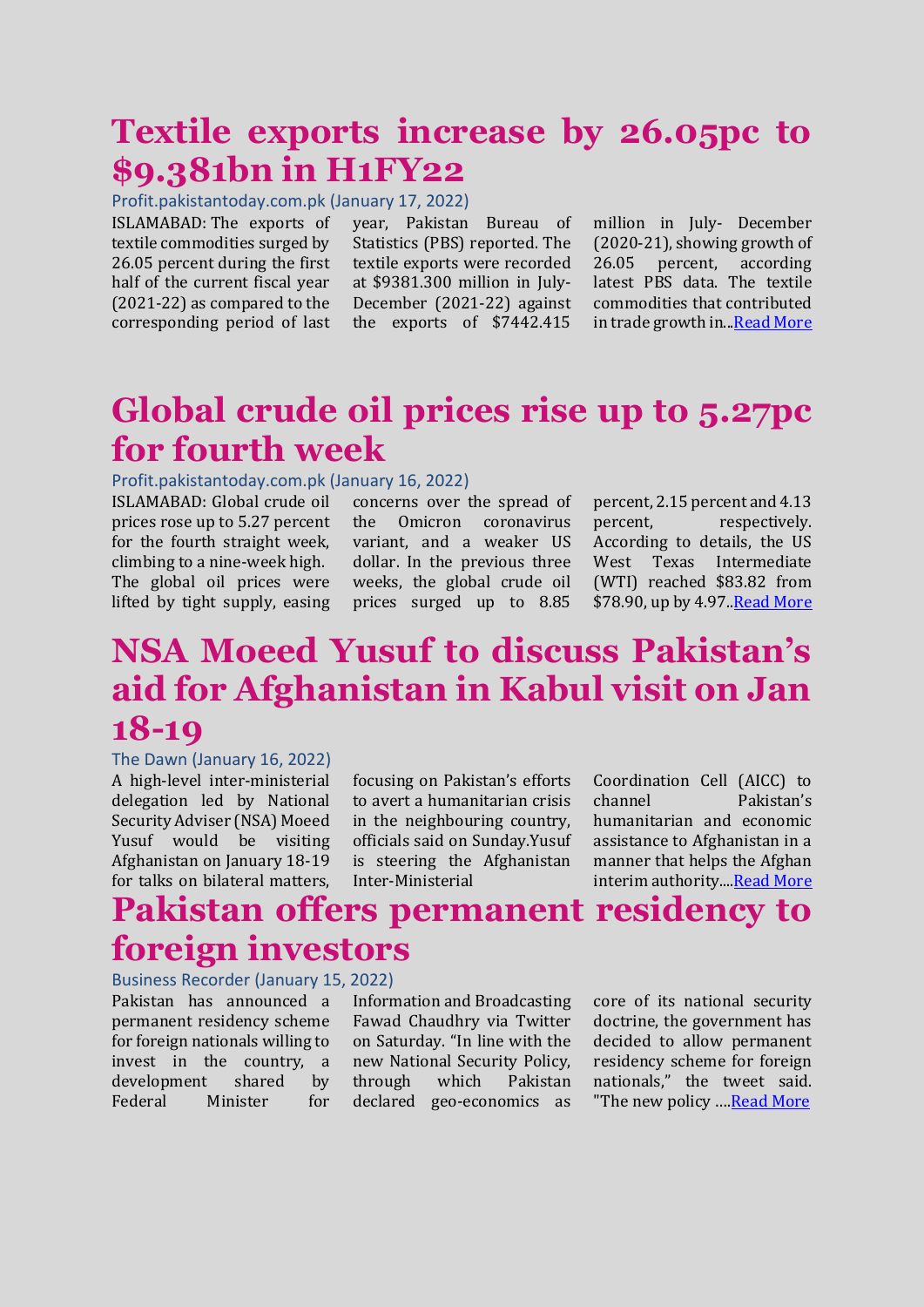### **Govt raises petroleum prices by Rs3 per litre**

#### The Dawn (January 15, 2022)

The government has raised the price of petrol by around Rs3 per litre, according to a notification issued by the Finance Division late on Saturday night. According to

the notification, the price of petrol has been increased by Rs3.01, from Rs144.82 to Rs147.83, the price of high speed diesel (HSD) has been raised by Rs3, from Rs141.62

to Rs144.62, the price of kerosene has been jacked up by Rs3, from Rs113.48 to Rs116.48, and the price of light diesel oil (LDO) has been increased by Rs3…[.Read More](https://www.dawn.com/news/1669613)

### **Remittances grow by 11.3pc to \$15.8bn in H1FY22**

#### Profit.pakistantoday.com.pk (January 14, 2022)

ISLAMABAD: Workers remittances grew by 11.3 per cent to \$15.8 billion during the first half of the current fiscal year (H1FY22) as compared to the

corresponding period of last year, State Bank of Pakistan (SBP) reported Friday. According to figures released by SBP, with \$2.5 billion of inflows during December

2021, remittances continued their strong impetus of remaining above \$2 billion since June 2020. In terms of growth, remittances increased by 2.5. Read More

# **PM Imran orders 'cooperation with friendly countries' to avert Afghan humanitarian crisis**

The Dawn (January 14, 2022)

Pakistan renewed on Friday its appeal to the international community and relief agencies to provide aid to Afghanistan, as Prime Minister Imran Khan directed relevant authorities to "explore bilateral cooperation with friendly countries" to avert a looming humanitarian crisis in the neighbouring state by exporting qualified and trained manpower, especially in the fields of medical, IT, finance and accounting. He also issued directives for extending cooperation in th..[. Read More](https://www.dawn.com/news/1669416)

### **Submarine cable fault slows down internet speed in Pakistan**

#### Business Recorder (January 13, 2022)

A fault in the international submarine cable, SMW4, operated by the Pakistan Telecommunications Company Limited (PTCL), has slowed down internet

services in Pakistan. "A fault has been reported in the international submarine cable, SMW4, in the Indian Ocean due to which some internet users may experience downgraded speeds during peak hours," the Pakistan Telecommunication Authority (PTA) said on Thursday. It further said that

it had taken alter.[..Read More](https://www.brecorder.com/news/40146963)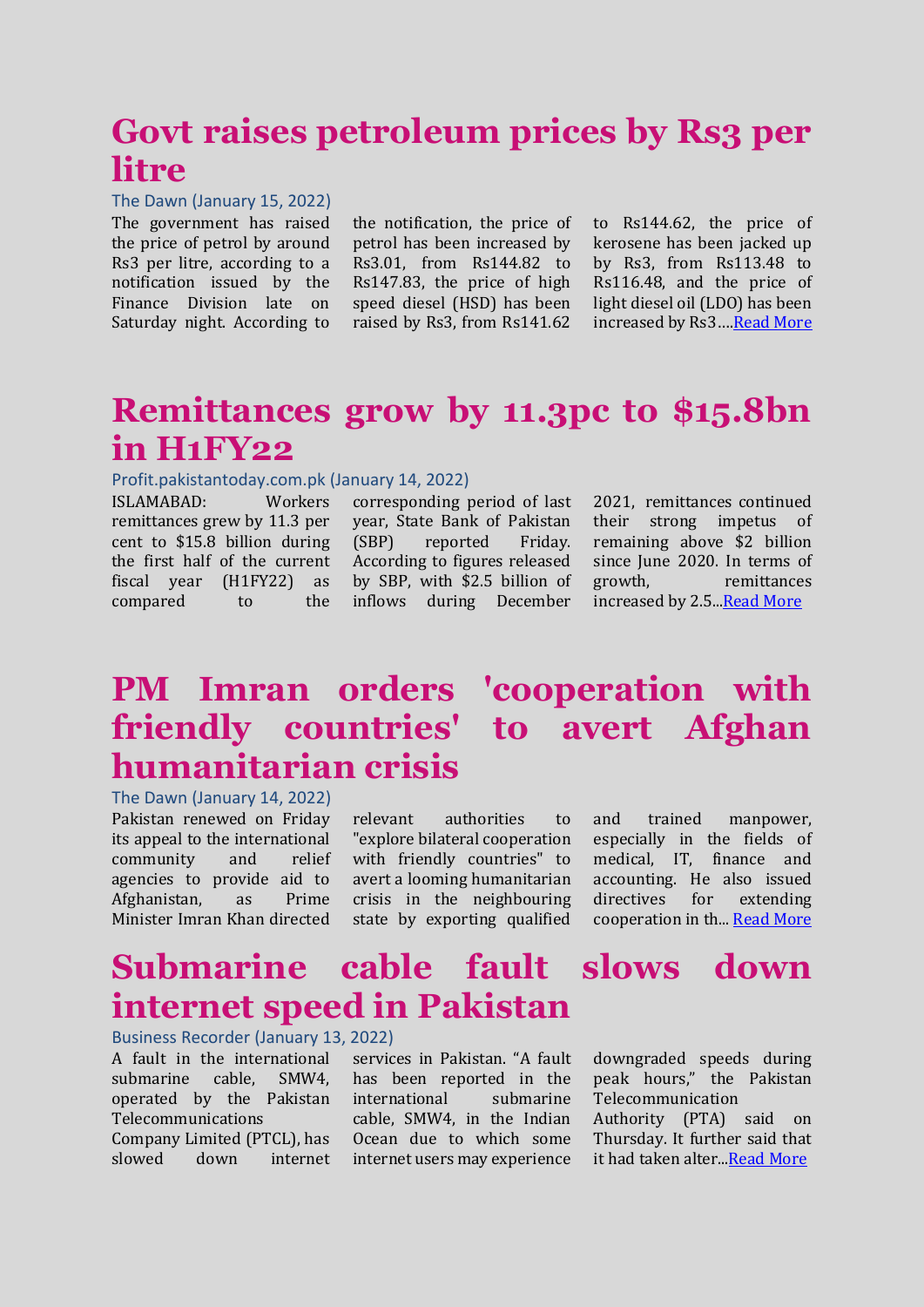### **NA passes supplementary finance bill, SBP bill despite Opposition's objections to vote count**

#### The News (January 13, 2022)

The National Assembly on Thursday passed the Finance (Supplementary) Bill, 2021, termed widely as a "minibudget", despite vociferous protests by the Opposition

over rejection of their proposed amendments and disagreement over the vote count. The session, which began at 4pm and ran well past 11pm, also voted on the

State Bank of Pakistan (Amendment) Bill, 2021, as part of a 64-point agenda. The SBP bill too received the lower house's approval. The Opposition's ..... [Read More](https://www.thenews.com.pk/latest/924930-national-assembly-debates-oppositions-amendments-to-mini-budget)

### **Advertisers spend even more on TV, as digital media lags behind**

Profit.pakistantoday.com.pk (January 12, 2022)

ISLAMABAD: Advertisers in Pakistan spent Rs34 billion on TV advertisements compared to Rs16.8 billion on digital media in FY 2020-21, according to a fact file

published on Wednesday by Aurora. According to the report, Pakistan's media industry's total ad spend increased 29 per cent from Rs58.6 billion in FY 2019-

2020 to Rs75.64 billion in 2020-21. TV maintained its position as the most preferable platform for advertisers receiving Rs34 billion in advert..... [Read More](https://profit.pakistantoday.com.pk/2022/01/12/advertisers-spend-on-tv-digital-media-lags-behind/)

# **Yearly basis: Pakistan's passenger car sales accelerate in 2021**

#### Business Recorder (January 12, 2022)

Pakistan auto sales continued to post strong growth in 2021 with sales in December alone clocking in at 24,462 units, an increase of 60% on a monthon-month basis. On a yearly basis, passenger car sales were up 118%. As per data released by Pakistan Automotive Manufacturers Association (PAMA), total car sales of Pak Suzuki Motor Company (PSMC), Indus Motor Company, Honda Atlas and Hyundai Nishat posted impressive growth in 2021. "Car sales generally slow down in Decembe..[.Read More](https://www.brecorder.com/news/40146578)

## **FM Qureshi discusses FATF, Afghan situation with Spanish leadership**

#### Tribune.com.pk (January 11, 2022)

MADRID: Foreign Minister Shah Mahmood Qureshi on Tuesday met President of Spain's Congress of Deputies Meritxell Batet and discussed a range of issues including

Pakistan's progress on the [FATF action plan](https://tribune.com.pk/story/2325759/pakistan-not-yet-off-the-fatf-hook) and Afghanistan's situation. On his arrival at Spain's Parliament House, FM Qureshi and his delegation were welcomed by Meritxell Batet during the meeting, the foreign minister said Spain is Pakistan's important partner in the European Union. Pakistan, he said, is resolved to.[.Read More](https://tribune.com.pk/story/2338232/fm-qureshi-discusses-fatf-afghan-situation-with-spanish-leadership)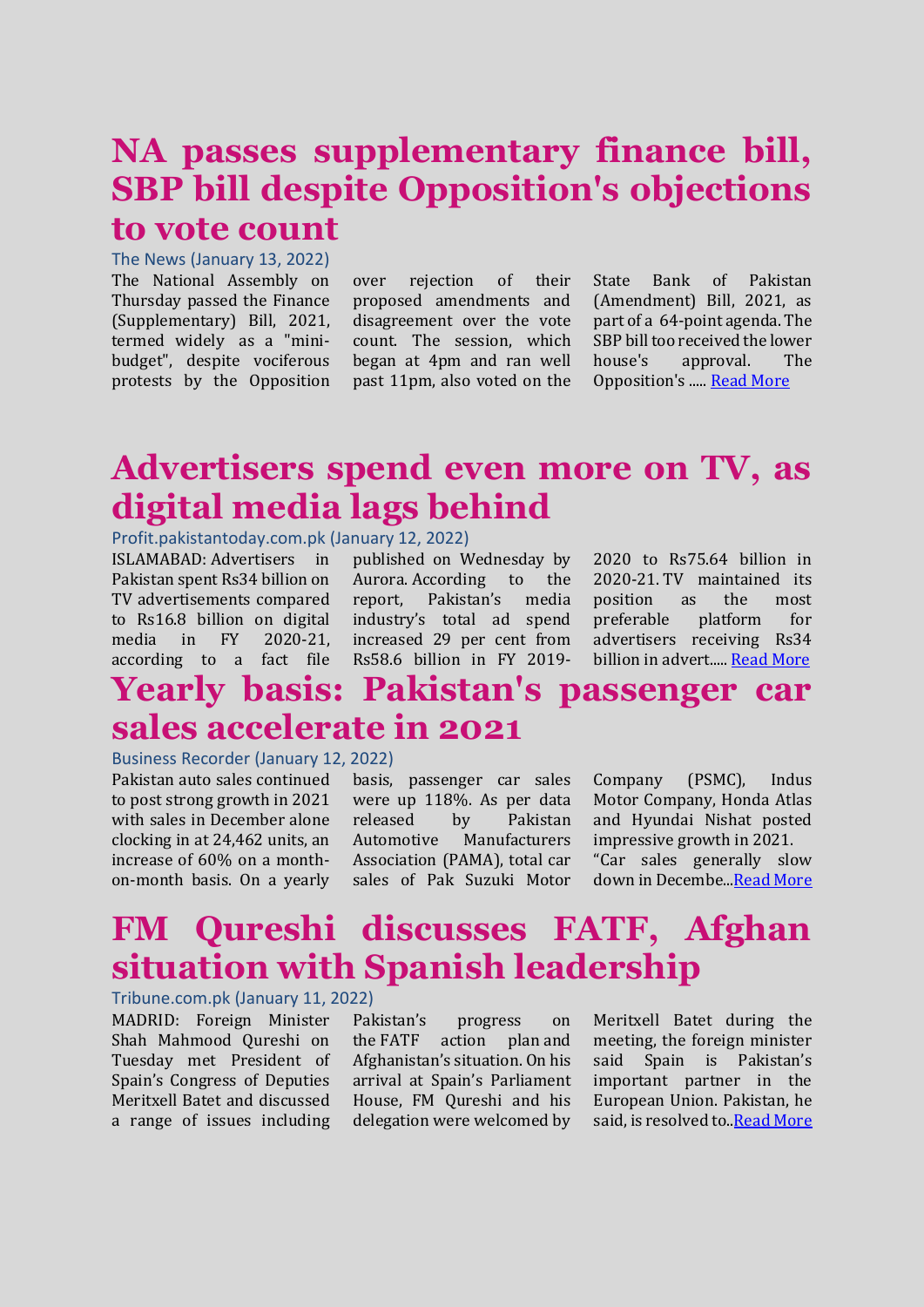# **Bank advances top three-year high in 2021 on economic recovery**

The News (January 11, 2022) KARACHI: Pakistan's banking sector advances rose by 19 percent in 2021, its highest growth in three years, thanks to economic recovery, an uptick in consumer loans, and

initiation of new financing schemes by the central bank, a brokerage report said on Monday. Banks disbursed Rs10 trillion loans in 2021 from Rs8.4 trillion a year ago. Disbursement under TERF (Temporary Economic Relief), housing finance, and auto finance have all led to an increase in advances, according to a re… [Read More](https://www.thenews.com.pk/print/924205-bank-advances-top-three-year-high-in-2021-on-economic-recovery)

# **Pakistan's foreign policy not free from US influence: NSA Moeed Yusuf**

### Geo.tv (January 10, 2022)

ISLAMABAD: Pakistan's foreign policy is still not free from the influence of the United States, says National Security Adviser (NSA) Dr Moeed Yusuf. "It is still not

[free from US influence] and I doubt that there is any country which is free from it," the national security adviser said during an interview on GeoNews programme Jirga . Yusuf said Pakistan does not have financial and economic independence, as he noted that the country does not have enough capital to meet the requirements of .[..Read More](https://www.geo.tv/latest/392546-pakistans-foreign-policy-not-free-from-us-influence-nsa-moeed-yusuf)

### **Fiscal years 2018-20: 'US largest civil grant contributor to Pakistan'**

### Profit.pakistantoday.com.pk ((January 10, 2022)

LAHORE: The US was the largest single-country contributor of grant-based aid to Pakistan federal budgets in fiscal years 2018-2020, said a senior US diplomat citing government's budget documents, adding the US assistance does not consist of loans. William K. Makaneole, the US Consul-General at Lahore, stated this in an exclusive panel interview with 'The News' and Jang. conducted through email questions and answers. He said the US partners with six universities on ... [Read More](https://www.thenews.com.pk/print/923951-overline-fiscal-years-2018-19-headline-us-single-largest-grant-contributor-to-pakistanhttps:/www.thenews.com.pk/print/923951-overline-fiscal-years-2018-19-headline-us-single-largest-grant-contributor-to-pakistan)

### **Services exports up 22.94pc in 5MFY22**

The Dawn ((January 09, 2022) ISLAMABAD: Pakistan's exports of services posted a growth of over 22.94 per cent in the first five months of the current fiscal year (5MFY22) from a year ago, according to

the latest data released by the Pakistan Bureau of Statistics. In absolute terms, the value of export of services reached \$2.72bn between July-November 2021 from \$2.22bn

over the corresponding months of last year. On a monthly basis, the growth in exports of services also posted growth in November as it posted a gr.[..Read More](https://www.dawn.com/news/1668420)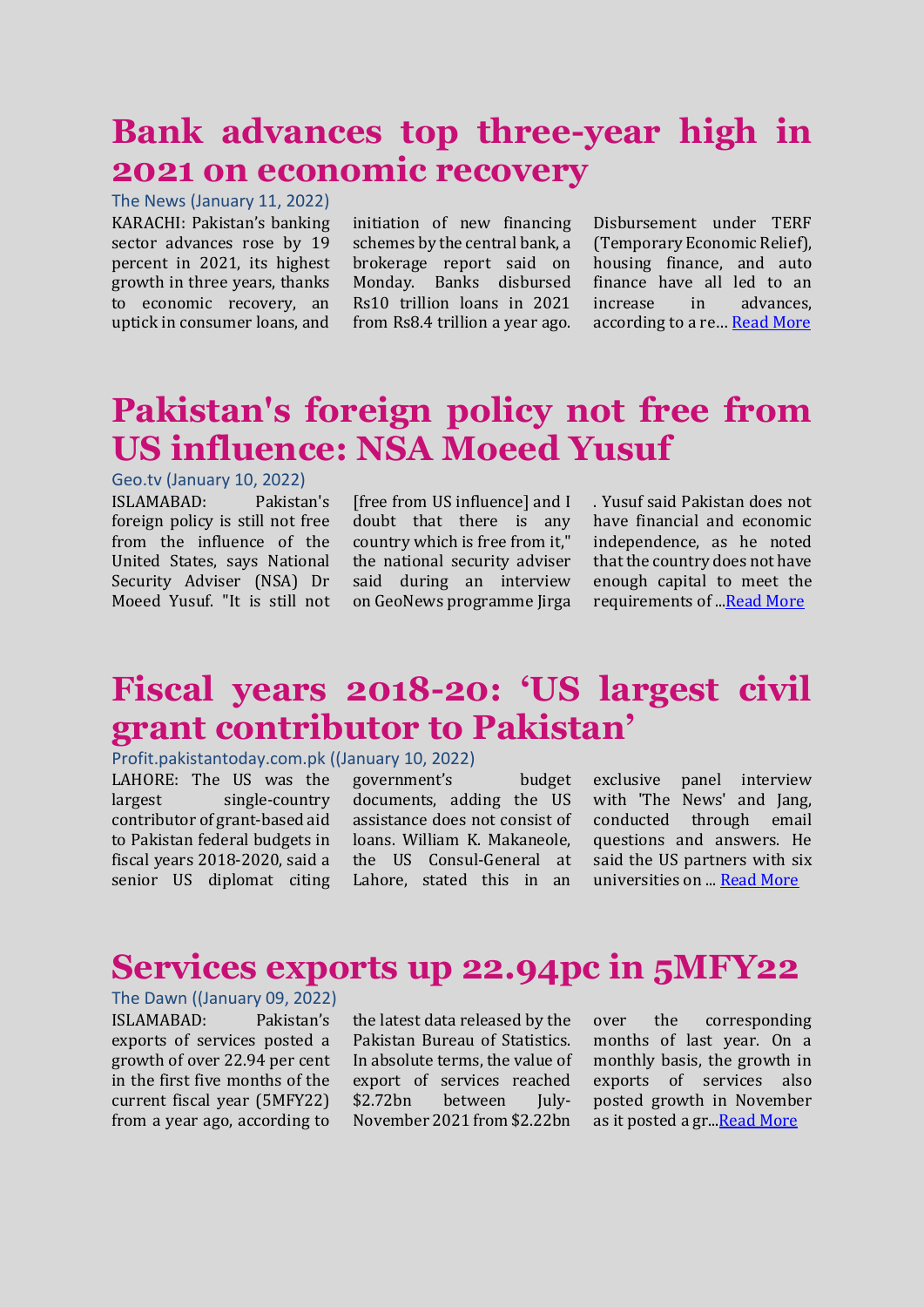### **IMF accepts request to postpone review of loan plan**

### Profit.pakistantoday.com.pk (January 09, 2022)

KARACHI: The International Monetary Fund (IMF) has accepted Pakistan's request to postpone the review of its \$6 billion loan programme scheduled for Jan 12, sources

told Dawn on Saturday. The review is now expected to take place either on Jan 28 or 31, they said. The government on Jan 4 laid the controversial Finance (Supplementary) Bill

2021, generally known as mini-budget, before the [Senate](https://www.dawn.com/news/1667624) following its introduction in the [National](https://www.dawn.com/news/1666660)  [Assembly](https://www.dawn.com/news/1666660) on Dec 30, 2021 along with the St... [Read More](https://www.dawn.com/news/1668396)

### **Banks attract record Rs3.88tr deposits in 2021**

#### Triubne.com.pk ((January 08, 2022)

KARACHI: Banks recorded the 10-year's highest deposit growth of 22.7 per cent in the calendar year 2021 mainly due to higher remittances, export proceeds and a sharp

depreciation of the rupee. The latest data issued by the State Bank of Pakistan (SBP) on Friday showed that the deposits of scheduled banks increased by Rs3.887 trillion, or 22.75pc, to Rs20.972tr from January to December 2021. Data showed the deposits were increased by Rs1,574bn in CY19 and by more than double.[..Read More](https://www.dawn.com/news/1668247/banks-attract-record-rs388tr-deposits-in-2021)

### **Economy witnessing 'strong growth': PM Imran**

#### The Dawn ((January 08, 2022)

ISLAMABAD: Prime Minister Imran Khan said on Saturday said that the country's economy was witnessing strong growth, adding that jobs were also being created.

The premier's message was regarding a news report, published in a local daily, about the Pakistan stock market's claim of having achieved its highest profit in a

decade. "Profits of listed businesses grew 59% year on year for the first 9 months, despite Covid challenges," PM Imran maintained. He hoped that businesses ... [Read More](https://tribune.com.pk/story/2337718/economy-witnessing-strong-growth-pm-imran)

### **FIA issues notice to crypto exchange Binance in multi-million dollar scam**

The Dawn ((January 07, 2022) The Federal Investigation Agency's (FIA) Cyber Crime Wing (Sindh) said on Friday that it had issued a notice to an official from Binance, a popular cryptocurrency

exchange, while investigating a multi-million dollar scam. In a press release, the FIA said that the Cyber Crime Wing had issued an order of attendance to Hamza Khan, the general manager/growth analyst at Binance Pakistan, to explain his position on the company's linkage to "fraudulent online investment mobile applicatio[..Read More](https://www.dawn.com/news/1668151)